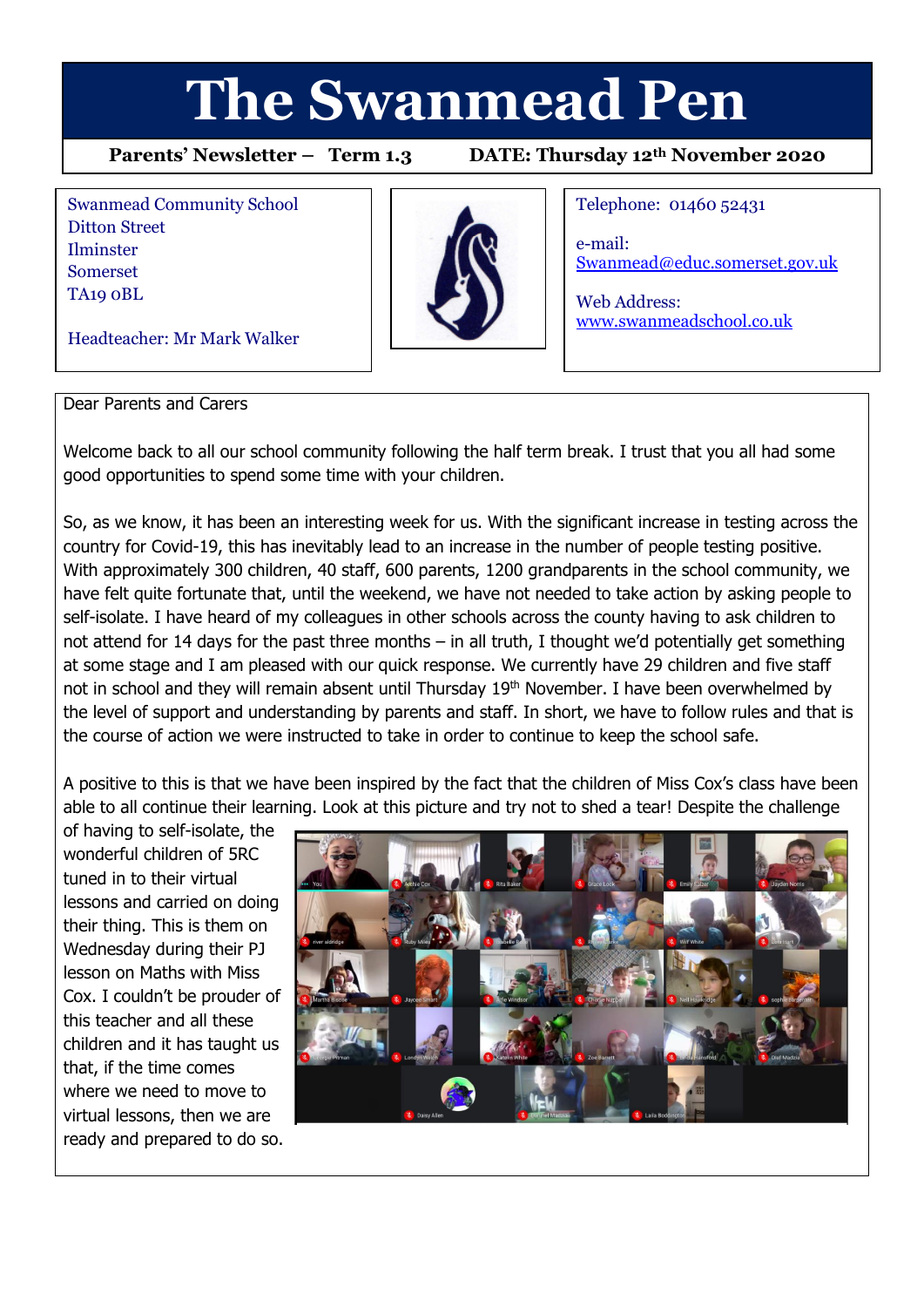This week you were sent a copy of our virtual tour of the school hosted by our Year 7 students Grace and Harry. A reminder that, if you know of parents and families from around the area that might be interested in sending their children to Swanmead, then please feel free to forward this onto them.

Finally, we had 31 parents and community members tuned in to our Parent Forum on Tuesday evening. I was massively humbled by that and felt a huge sense of support and togetherness through that meeting. I very much recognise all of your concerns and will email to all parents some brief minutes of that event along with a letter from our parent governors. We will have a second Parent Forum meeting in December.

So times continue to be challenging but the resilience of everyone involved in the Swanmead community is very much what is keeping me and my staff going. It is, without question, tough but I thank you for continuing to send your children to school and be within our care. They are all doing fantastically well and making us proud each day.

I look forward to writing to you later in the month with more good news about all the positive things that are happening in the school.

Do all take care and my best wishes to you.

**Mark Walker Headteacher**

## **Success Cups – Autumn Term 2020 – Half Term 1**

Congratulations to the following pupils for winning the Success Cups at the end of last half term. This award is made each half-term to a pupil in each year group who makes significant progress:



**Year 5 – Oscar Year 6 - William Year 7 - Kacie Year 8 - Skott**

**Numeracy Ninjas Numeracy Ninjas – Grand Master - (3 x Black Belts) -** Rhys D